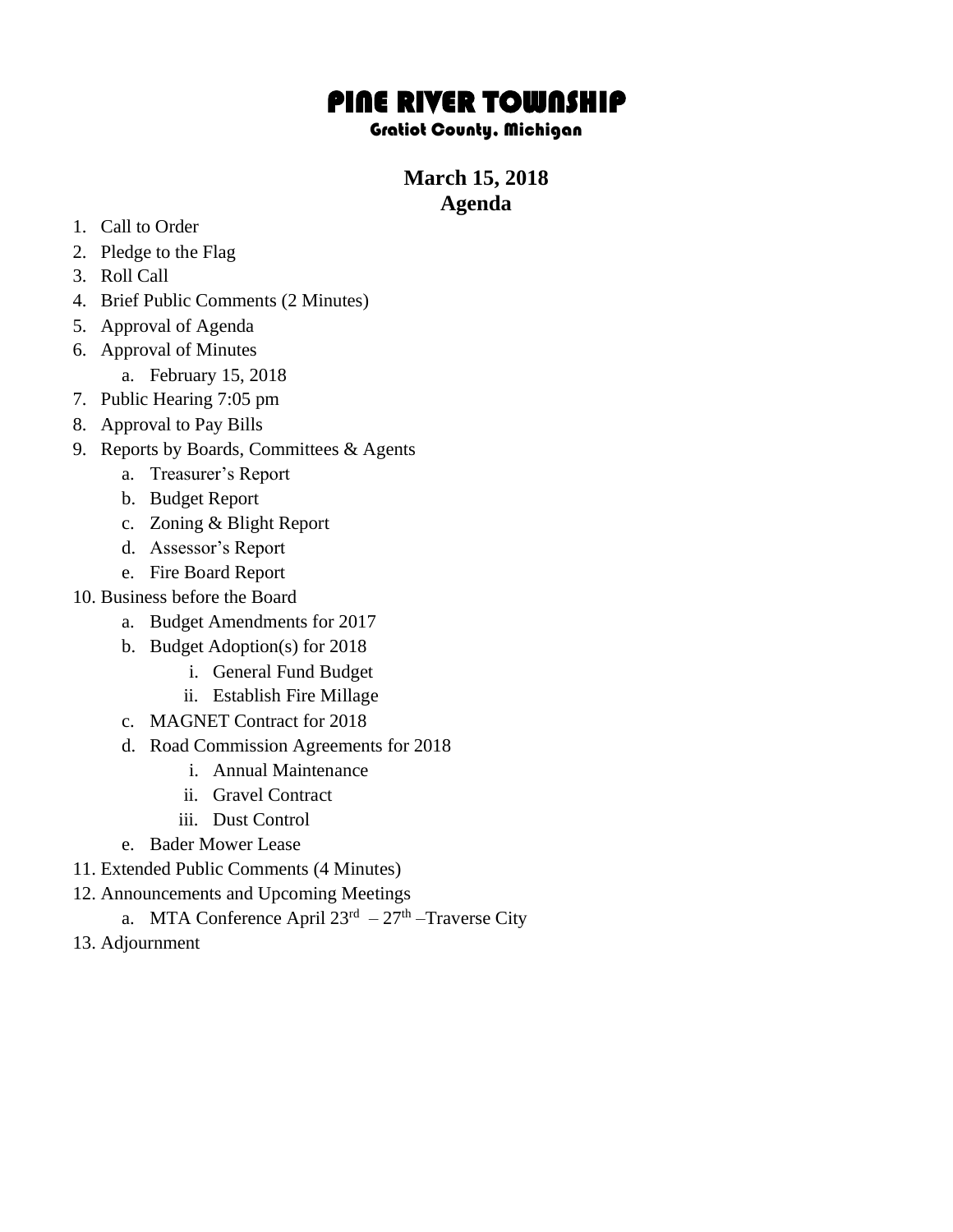## **MINUTES OF THE PINE RIVER TOWNSHIP BOARD MONTHLY MEETING MARCH 15, 2018**

- 1) The regular monthly meeting of the Pine River Township Board was called to order at 7:03 P.M. by Supervisor Beeson at the Township Hall.
- 2) Pledge the flag: The board and the public said the pledge to the flag.
- 3) Roll Call: Baker: present, Best: present, Moeggenborg: present, Beeson: present, Whitmore: present. (5) Board members present, (0) absent.
- 4) Brief Public comments (2 minutes): No comments.
- 5) Approve the Agenda: Motion by Baker: second by Best: to approve the agenda as presented. All present board members approved. Motion carried 5-0.
- 6) Approve the Minutes:

Motion by Best: second by Baker: to approve the Regular Meeting Minutes of February 15, 2018. All present board members approved. Motion carried 5-0.

- 7) Public Hearing opened at 7:05 P.M., closed at 7:50 P.M.
- 8) Approval to Pay Bills:

Motion made by Moeggenborg: second by Best: to pay bills as presented in the amount of \$17,927.62. All present board members approved. Motion carried 5-0.

- 9) Reports by Boards, Committees & Agents
	- a) Treasurers Report Discussion: Board Reviewed, Bank Reconciliations have been received and reviewed by all present. Placed on file.
	- b) Budget Report Discussion: report placed on file.
	- c) Zoning & Blight Officer Discussion.
	- d) Assessor Report no report.
	- e) Fire Services no report.
- 10) Business before the Board
	- a) Budget Amendments for 2017

i) Motion made by Best: second by Baker: to allow amend line items as reviewed by the Board. Motion carried 5-0.